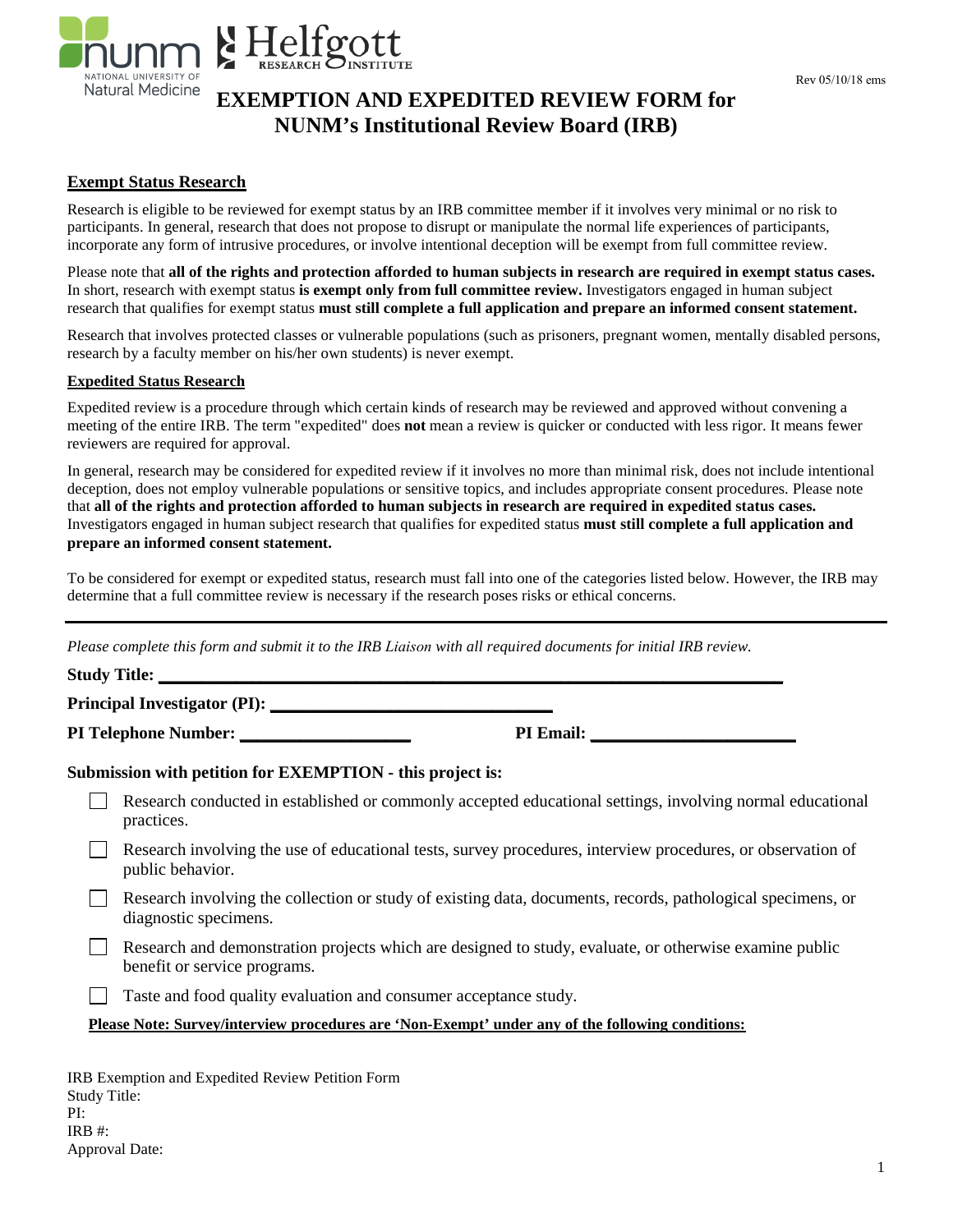

- a. Responses are recorded in such a manner that the participant can be identified, either directly or through linked identifiers.
- b. Responses, if they become known outside the research setting, could reasonably place the participant at risk of criminal or civil liability or be damaging to the participant's financial standing, employability, or reputation within the community.
- c. Research deals with sensitive aspects of participant's own behavior, such as illegal conduct, use of alcohol, drugs or other addictive substances.
- d. Questions ask about sexual attitudes, preferences, or practices.
- e. Questions request information pertaining to a participant's psychological well-being or mental health.
- f. Research involves HIV status information.

## **Submission with petition for EXPEDITED review - this project is:**

| ubiliission with petition for EAT EDTTED Teview - this project is.                                                                                                                                                                                          |  |  |
|-------------------------------------------------------------------------------------------------------------------------------------------------------------------------------------------------------------------------------------------------------------|--|--|
| A clinical study of drugs for which an investigational new drug application is not required.                                                                                                                                                                |  |  |
| Research on medical devices for which an investigational device exemption application is not required; or the<br>medical device is cleared/approved for marketing and the medical device is being used in accordance with its<br>cleared/approved labeling. |  |  |
| Research involving collection of blood samples by finger stick, heel stick, ear stick, or venipuncture per<br>the Office for Human Research Protections expedited review guidelines.                                                                        |  |  |
| Research involving prospective collection of biological specimens for research purposes by noninvasive<br>means.                                                                                                                                            |  |  |
| Research involving collection of data on subjects 18 years of age or older through noninvasive procedures<br>routinely employed in clinical practice.                                                                                                       |  |  |
| Research involving materials that have been collected, or will be collected solely for non-research purposes.                                                                                                                                               |  |  |
| Research involving collection of data from voice, video, digital, or image recordings made for research<br>purposes.                                                                                                                                        |  |  |
| Research on individual or group characteristics or behavior; or research employing survey, interview, oral<br>history, focus group, program evaluation, human factors evaluation, or quality assurance methodologies.                                       |  |  |

## **Additional Notes:**

PI Signature Date

**\_\_\_\_\_\_\_\_\_\_\_**

IRB Exemption and Expedited Review Petition Form Study Title: PI: IRB #: Approval Date: